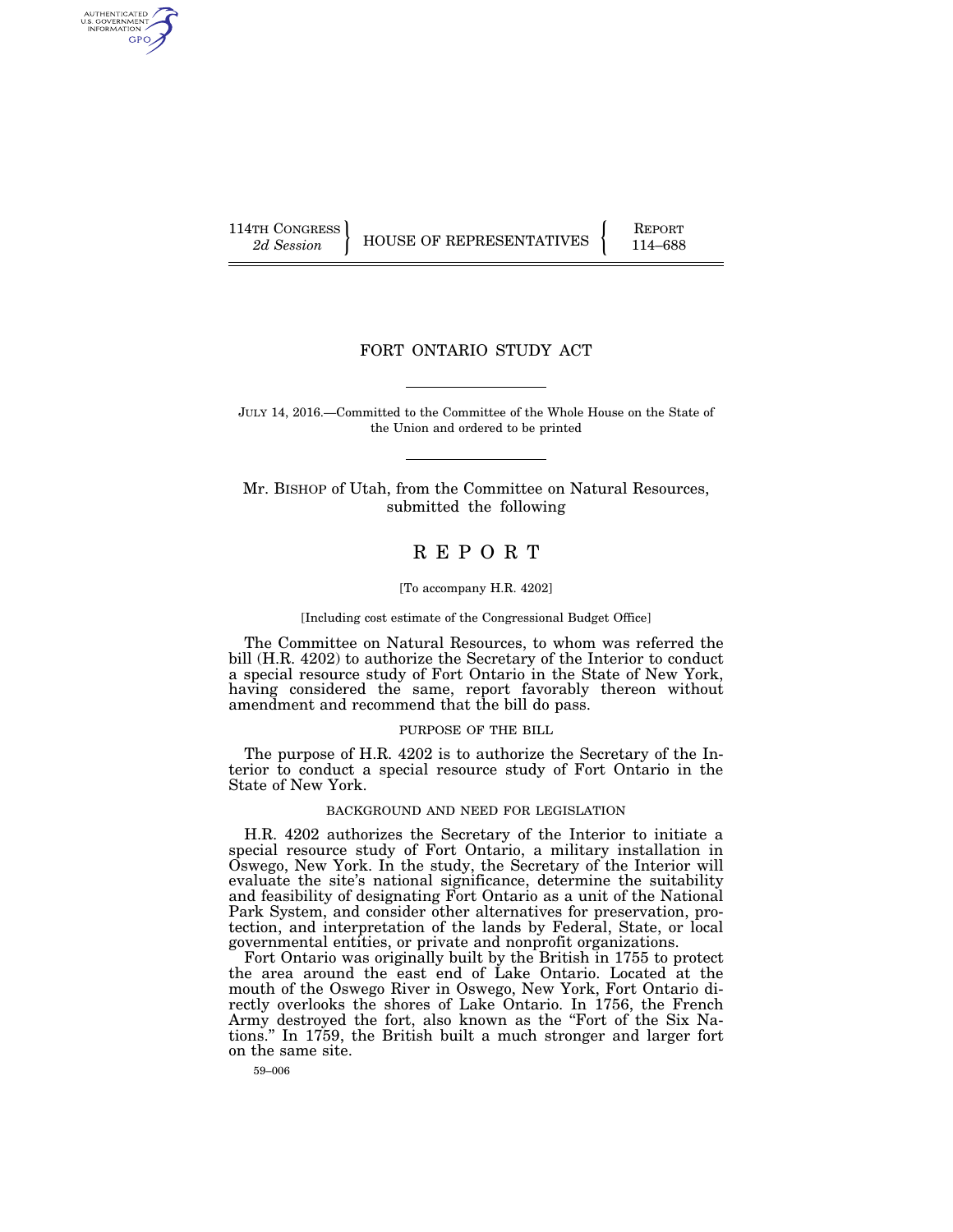During the American Revolution, the British abandoned Fort Ontario, and in 1778 American troops destroyed the fort. Despite the surrender at Yorktown in 1781, the British reoccupied Oswego in 1782 and rebuilt Fort Ontario for the third time. The British held it until 1796 before finally turning it over to the United States.

During the War of 1812, British forces captured and destroyed the fort. After a period of abandonment, new construction started in part due to tensions with Great Britain as well as to check smuggling activities between Canada and the United States. Construction of a fourth Fort Ontario commenced in 1839, amidst tensions arising from Canada's Patriot War. Later, amid fears of British intervention in the Civil War, the United States upgraded defenses of the fort in 1860.

Fort Ontario later served as a training post from 1903 to 1905, a hospital camp during World War I, and a training installation for military police and anti-aircraft units in World War II. Additionally, from August 1944 to February 1946, Fort Ontario operated as the nation's only emergency refugee shelter during World War II and housed approximately 982 refugees, predominantly of Jewish descent.

After nearly two hundred years of active military use, the United States Army abandoned the fort in 1946 and transferred it to the State of New York. In 1953, Fort Ontario opened as a New York state historic site. The fort was added to the National Register of Historic Places in 1970 and remains open to the public today.

### COMMITTEE ACTION

H.R. 4202 was introduced on December 9, 2015, by Congressman John Katko (R–NY). The bill was referred to the Committee on Natural Resources, and within the Committee to the Subcommittee on Federal Lands. On May 24, 2016, the Subcommittee held a hearing on the bill. On June 14, 2016, the Natural Resources Committee met to consider the bill. The Subcommittee was discharged by unanimous consent. No amendments were offered and the bill was ordered favorably reported to the House of Representatives by unanimous consent on June 15, 2016.

#### COMMITTEE OVERSIGHT FINDINGS AND RECOMMENDATIONS

Regarding clause  $2(b)(1)$  of rule X and clause  $3(c)(1)$  of rule XIII of the Rules of the House of Representatives, the Committee on Natural Resources' oversight findings and recommendations are reflected in the body of this report.

### COMPLIANCE WITH HOUSE RULE XIII

1. Cost of Legislation. Clause 3(d)(1) of rule XIII of the Rules of the House of Representatives requires an estimate and a comparison by the Committee of the costs which would be incurred in carrying out this bill. However, clause  $3(d)(2)(B)$  of that rule provides that this requirement does not apply when the Committee has included in its report a timely submitted cost estimate of the bill prepared by the Director of the Congressional Budget Office under section 402 of the Congressional Budget Act of 1974. Under clause 3(c)(3) of rule XIII of the Rules of the House of Representatives and section 403 of the Congressional Budget Act of 1974, the Com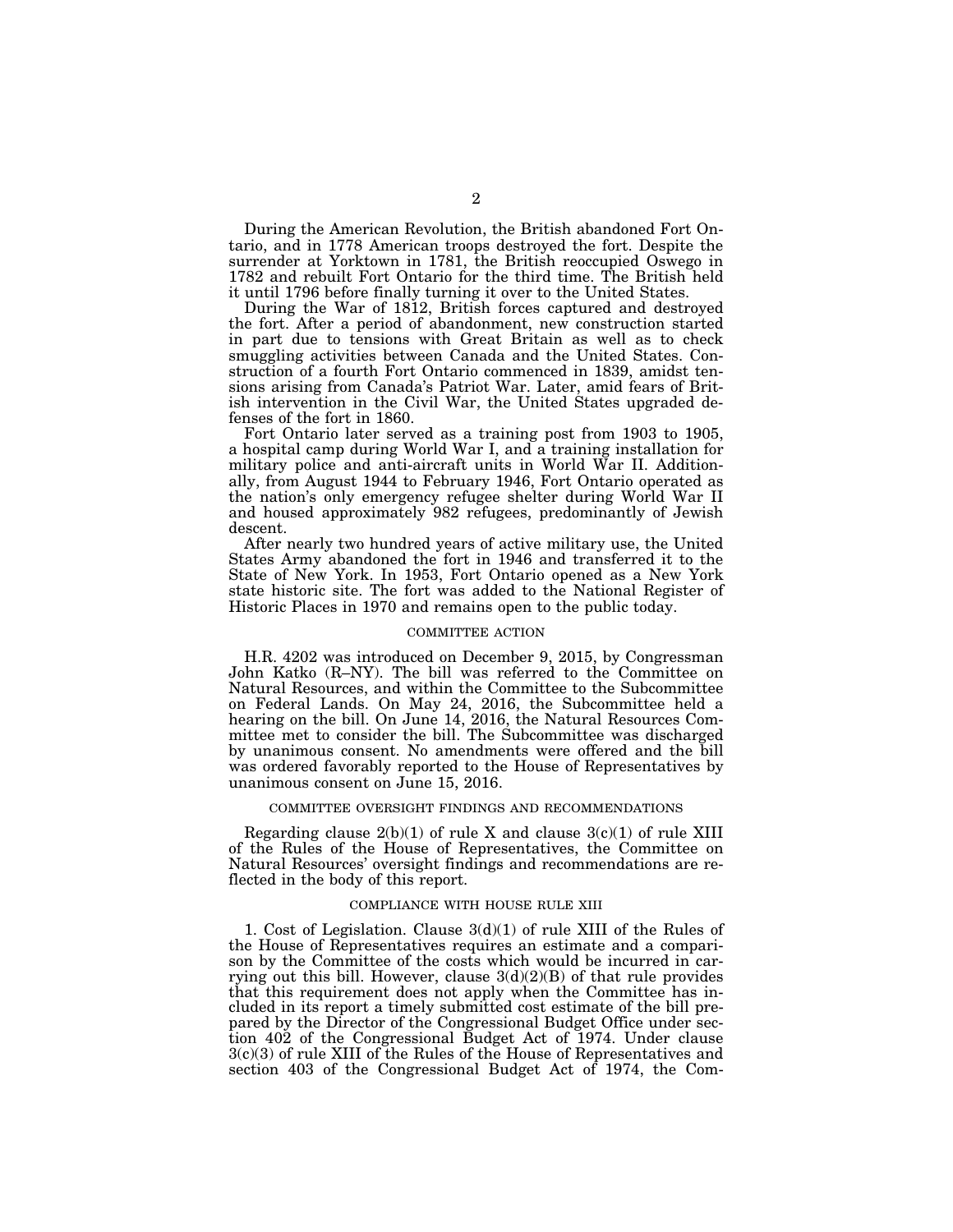mittee has received the following cost estimate for this bill from the Director of the Congressional Budget Office:

> U.S. CONGRESS, CONGRESSIONAL BUDGET OFFICE, *Washington, DC, June 30, 2016.*

Hon. ROB BISHOP,

*Chairman, Committee on Natural Resources,* 

*House of Representatives, Washington, DC.* 

DEAR MR. CHAIRMAN: The Congressional Budget Office has prepared the enclosed cost estimate for H.R. 4202, the Fort Ontario Study Act.

If you wish further details on this estimate, we will be pleased to provide them. The CBO staff contact is Marin Burnett.

Sincerely,

KEITH HALL*.* 

# Enclosure.

# *H.R. 4202—Fort Ontario Study Act*

H.R. 4202 would require the National Park Service (NPS) to conduct a special resource study of Fort Ontario, a state historic site in Oswego, New York. (Fort Ontario was used during the French and Indian War, the Revolutionary War, and the War of 1812.) The study would determine whether the site meets NPS criteria for inclusion in the National Park System. Based on information provided by the NPS, CBO estimates that implementing the legislation would cost about \$250,000; such spending would be subject to the availability of appropriated funds.

Enacting H.R. 4202 would not affect direct spending or revenues; therefore, pay-as-you-go procedures do not apply. CBO estimates that enacting H.R. 4202 would not increase net direct spending or on-budget deficits in any of the four consecutive 10-year periods beginning in 2027.

H.R. 4202 contains no intergovernmental or private-sector mandates as defined in the Unfunded Mandates Reform Act and would not affect the budgets of state, local, or tribal governments.

The CBO staff contact for this estimate is Marin Burnett. The estimate was approved by H. Samuel Papenfuss, Deputy Assistant Director for Budget Analysis.

2. Section 308(a) of Congressional Budget Act. As required by clause  $3(c)(2)$  of rule XIII of the Rules of the House of Representatives and section 308(a) of the Congressional Budget Act of 1974, this bill does not contain any new spending authority, credit authority, or an increase or decrease in revenues or tax expenditure. According to the Congressional Budget Office (CBO), implementing H.R. 4202 would cost about \$250,000, subject to appropriation. CBO estimates that the bill ''would not increase net direct spending or on-budget deficits in any of the four consecutive 10 year periods beginning in 2027''.

3. General Performance Goals and Objectives. As required by clause  $3(c)(4)$  of rule XIII, the general performance goal or objective of this bill is to authorize the Secretary of the Interior to conduct a special resource study of Fort Ontario in the State of New York.